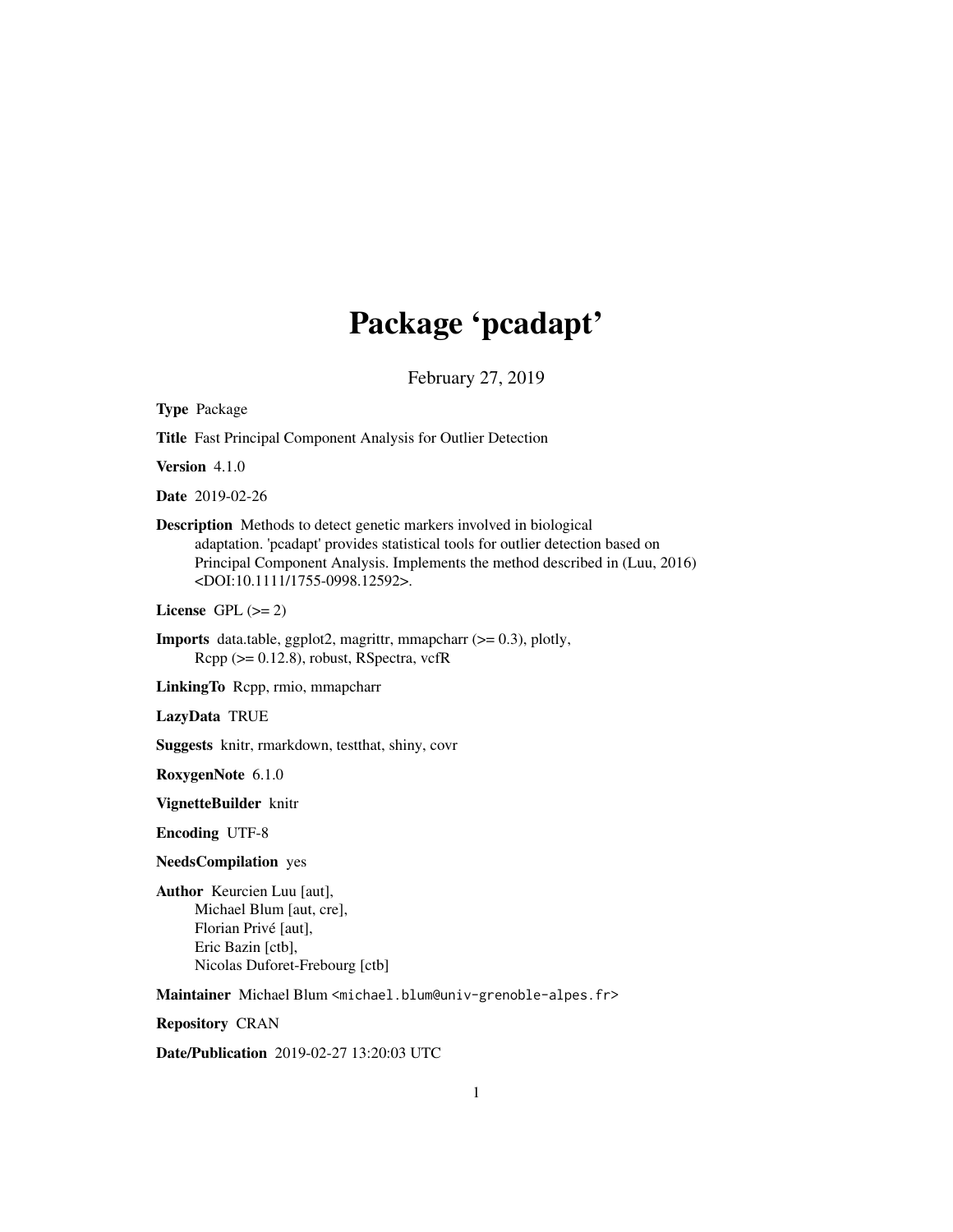# <span id="page-1-0"></span>R topics documented:

bed2matrix *Convert a bed to a matrix*

# Description

Convert a bed to a matrix

# Usage

```
bed2matrix(bedfile, n = NULL, p = NULL)
```
# Arguments

| bedfile | Path to a bed file.                                             |
|---------|-----------------------------------------------------------------|
| n.      | Number of samples. Default reads it from coresponding fam file. |
| p       | Number of SNPs. Default reads it from coresponding bim file.    |

# Value

An integer matrix.

# Examples

```
bedfile <- system.file("extdata", "geno3pops.bed", package = "pcadapt")
mat <- bed2matrix(bedfile)
dim(mat)
table(mat)
```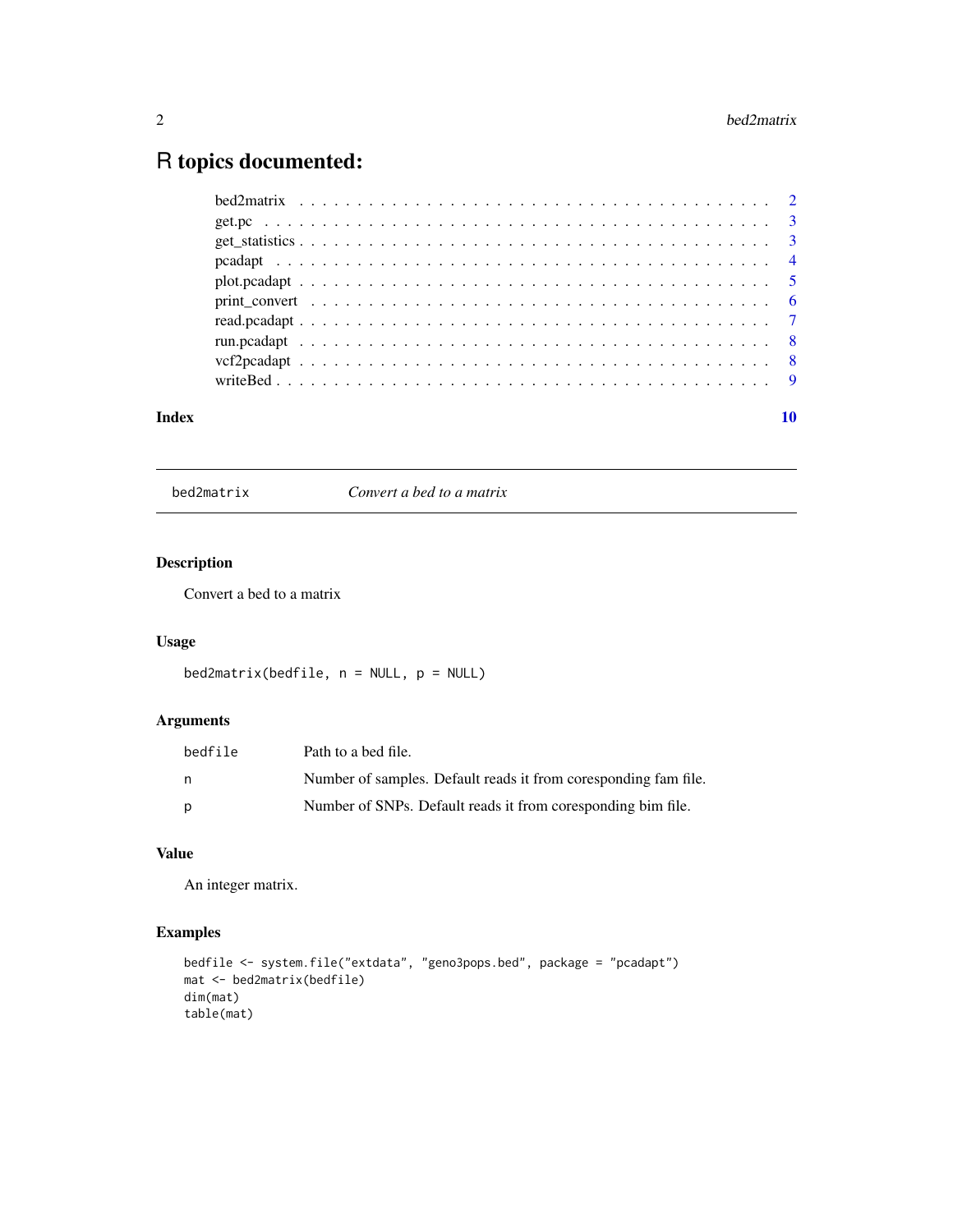<span id="page-2-0"></span>

# Description

get.pc returns a data frame such that each row contains the index of the genetic marker and the principal component the most correlated with it.

# Usage

get.pc(x, list)

# Arguments

|      | an object of class 'peadapt'.                                               |
|------|-----------------------------------------------------------------------------|
| list | a list of integers corresponding to the indices of the markers of interest. |

# Examples

## see also ?pcadapt for examples

| get_statistics | <i>pcadapt statistics</i> |
|----------------|---------------------------|
|----------------|---------------------------|

# Description

get\_statistics returns chi-squared distributed statistics.

# Usage

get\_statistics(zscores, method, pass)

# Arguments

| zscores | a numeric matrix containing the z-scores.                                                                                                                   |
|---------|-------------------------------------------------------------------------------------------------------------------------------------------------------------|
| method  | a character string specifying the method to be used to compute the p-values.<br>Two statistics are currently available, "mahalanobis", and "componentwise". |
| pass    | a boolean vector.                                                                                                                                           |

# Value

The returned value is a list containing the test statistics and the associated p-values.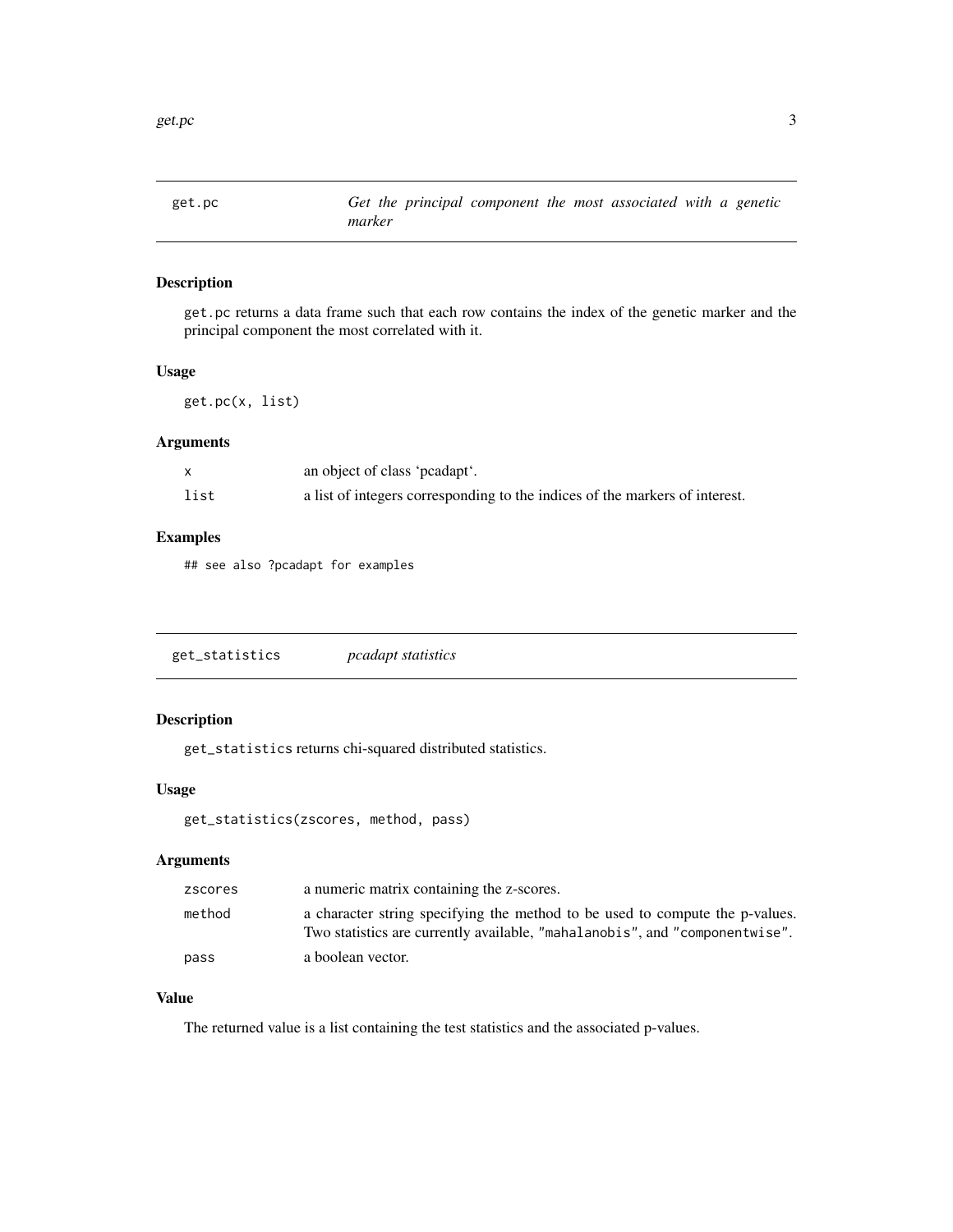# Description

pcadapt performs principal component analysis and computes p-values to test for outliers. The test for outliers is based on the correlations between genetic variation and the first K principal components. pcadapt also handles Pool-seq data for which the statistical analysis is performed on the genetic markers frequencies. Returns an object of class pcadapt.

### Usage

```
pcadapt(input, K = 2, method = "mahalanobis", min.maf = 0.05,
 ploidy = 2, LD-clumping = NULL, pca-only = FALSE)
## S3 method for class 'pcadapt_matrix'
pcadapt(input, K = 2,
 method = c("mahalanobis", "componentwise"), min.maf = 0.05,
 ploidy = 2, LD.clumping = NULL, pca.only = FALSE)
## S3 method for class 'pcadapt_bed'
pcadapt(input, K = 2, method = c("mahalanobis","componentwise"), min.maf = 0.05, ploidy = 2, LD.clumping = NULL,
 pca.only = FALSE)
## S3 method for class 'pcadapt_pool'
pcadapt(input, K = (nrow(input) - 1),
```
method = "mahalanobis", min.maf =  $0.05$ , ploidy = NULL,

LD.clumping = NULL, pca.only = FALSE)

### Arguments

| input       | a genotype matrix or a character string specifying the name of the file to be<br>processed with pcadapt.                                                                                                                                                                                               |
|-------------|--------------------------------------------------------------------------------------------------------------------------------------------------------------------------------------------------------------------------------------------------------------------------------------------------------|
| K           | an integer specifying the number of principal components to retain.                                                                                                                                                                                                                                    |
| method      | a character string specifying the method to be used to compute the p-values.<br>Two statistics are currently available, "mahalanobis", and "componentwise".                                                                                                                                            |
| min.max     | a value between $\theta$ and $\theta$ . 45 specifying the threshold of minor allele frequencies<br>above which p-values are computed.                                                                                                                                                                  |
| ploidy      | Number of trials, parameter of the binomial distribution. Default is 2, which<br>corresponds to diploidy, such as for the human genome.                                                                                                                                                                |
| LD.clumping | Default is NULL and doesn't use any SNP thinning. If you want to use SNP<br>thinning, provide a named list with parameters size and thr which corresponds<br>respectively to the window radius and the squared correlation threshold. A good<br>default value would be list(size = $200$ , thr = 0.1). |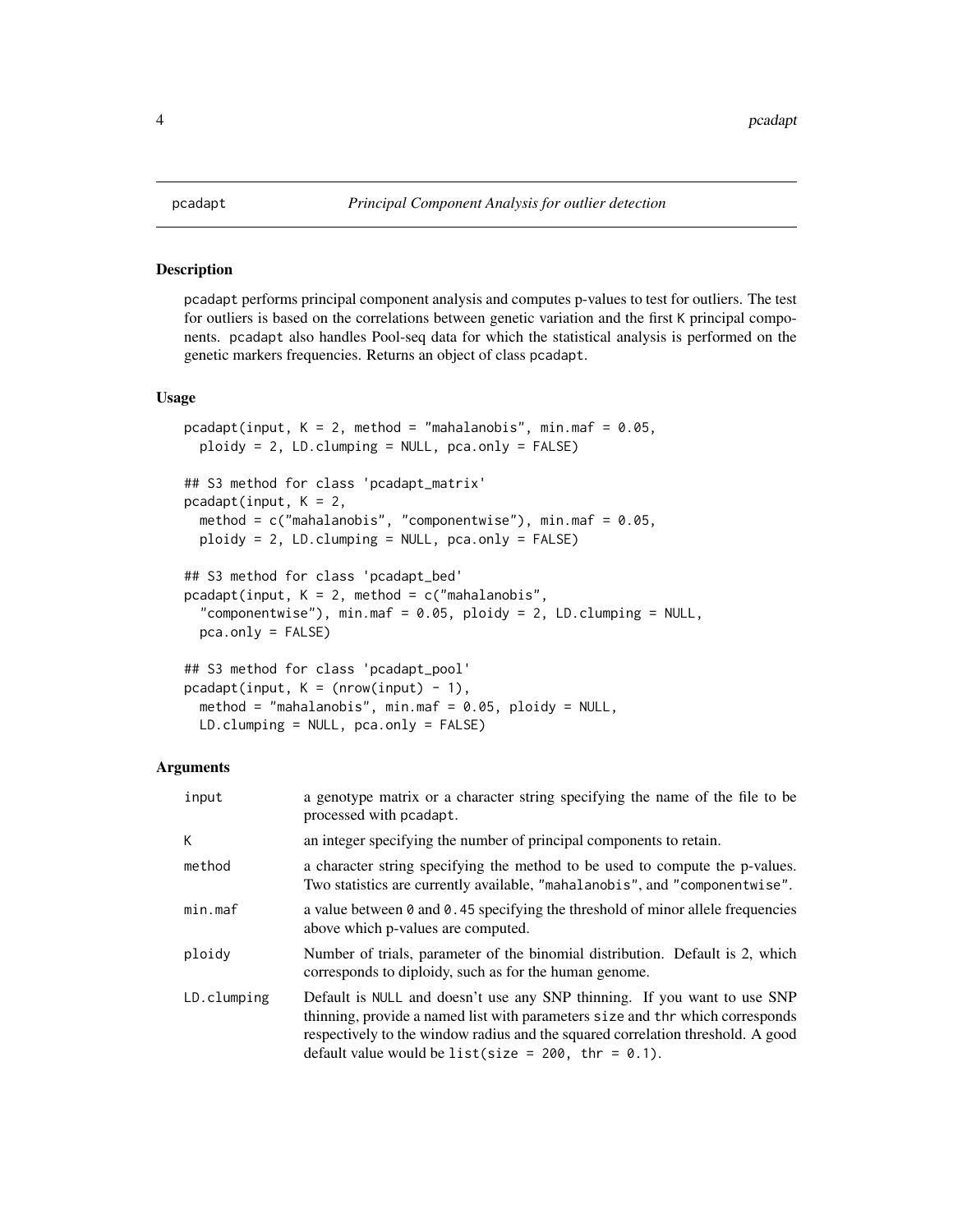# <span id="page-4-0"></span>plot.pcadapt 5

pca.only a logical value indicating whether PCA results should be returned (before computing any statistic).

#### Details

First, a principal component analysis is performed on the scaled and centered genotype data. To account for missing data, the correlation matrix between individuals is computed using only the markers available for each pair of individuals. Depending on the specified method, different test statistics can be used.

mahalanobis (default): the robust Mahalanobis distance is computed for each genetic marker using a robust estimate of both mean and covariance matrix between the K vectors of z-scores.

communality: the communality statistic measures the proportion of variance explained by the first K PCs. Deprecated in version 4.0.0.

componentwise: returns a matrix of z-scores.

To compute p-values, test statistics (stat) are divided by a genomic inflation factor (gif) when method="mahalanobis". When using method="mahalanobis", the scaled statistics (chi2\_stat) should follow a chi-squared distribution with K degrees of freedom. When using method="componentwise", the z-scores should follow a chi-squared distribution with 1 degree of freedom. For Pool-seq data, pcadapt provides p-values based on the Mahalanobis distance for each SNP.

# Value

The returned value x is an object of class pcadapt.

plot.pcadapt *pcadapt visualization tool*

# **Description**

plot.pcadapt is a method designed for objects of class pcadapt. It provides a plotting utile for quick visualization of pcadapt objects. Different options are currently available : "screeplot", "scores", "stat.distribution", "manhattan" and "qqplot". "screeplot" shows the decay of the genotype matrix singular values and provides a figure to help with the choice of K. "scores" plots the projection of the individuals onto the first two principal components. "stat.distribution" displays the histogram of the selected test statistics, as well as the estimated distribution for the neutral SNPs. "manhattan" draws the Manhattan plot of the p-values associated with the statistic of interest. "qqplot" draws a Q-Q plot of the p-values associated with the statistic of interest.

### Usage

```
## S3 method for class 'pcadapt'
plot(x, ..., option = "manhattan", i = 1, j = 2,
 pop, col, chr.info = NULL, snp.info = NULL, plt.pkg = "ggplot",
 K = NULL
```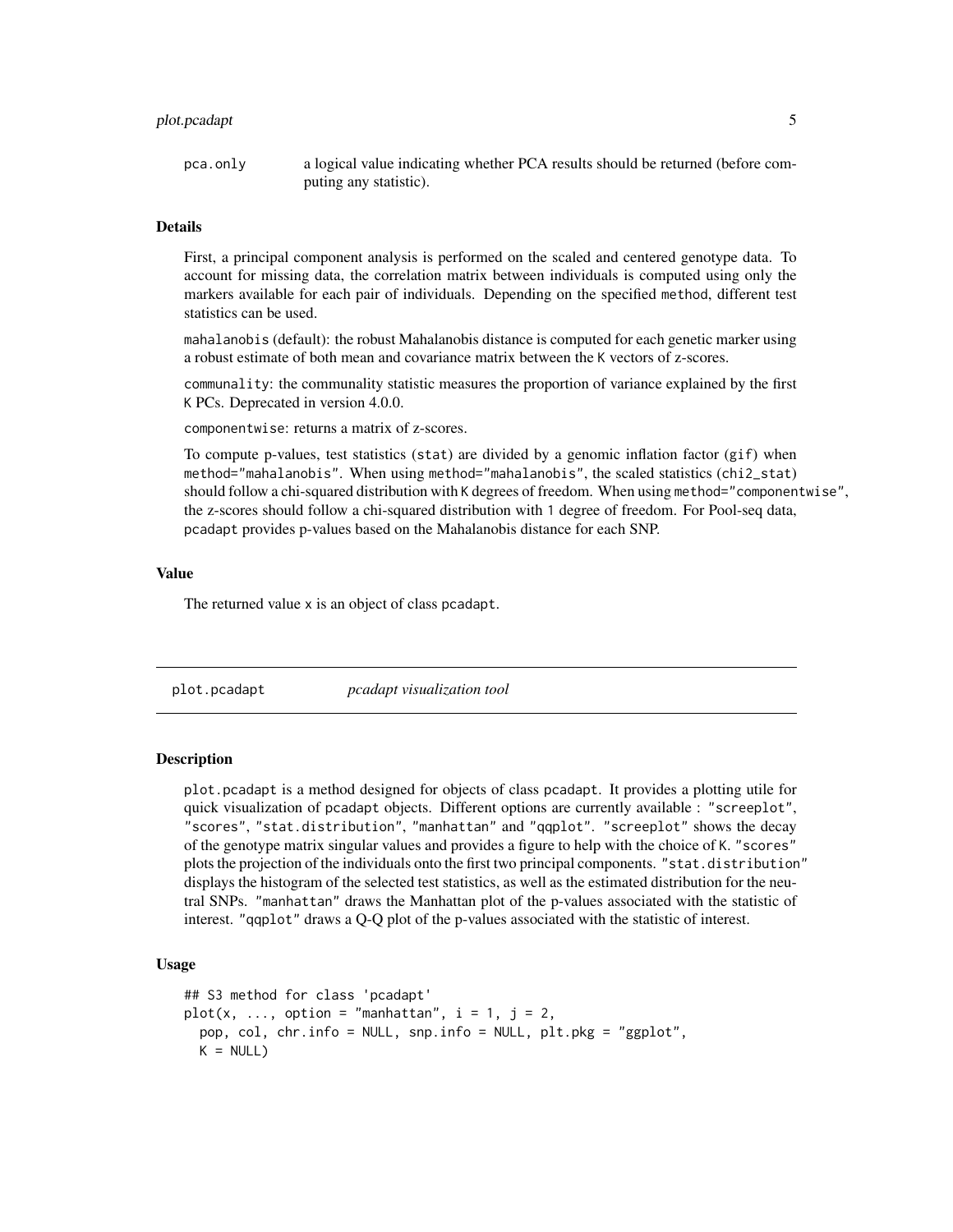# <span id="page-5-0"></span>Arguments

| $\mathsf{x}$ | an object of class "peadapt" generated with peadapt.                                                                                                        |
|--------------|-------------------------------------------------------------------------------------------------------------------------------------------------------------|
| $\cdots$     | .                                                                                                                                                           |
| option       | a character string specifying the figures to be displayed. If NULL (the default),<br>all three plots are printed.                                           |
| i            | an integer indicating onto which principal component the individuals are pro-<br>jected when the "scores" option is chosen. Default value is set to 1.      |
| j            | an integer indicating onto which principal component the individuals are pro-<br>jected when the "scores" option is chosen. Default value is set to 2.      |
| pop          | a list of integers or strings specifying which subpopulation the individuals be-<br>long to.                                                                |
| col          | a list of colors to be used in the score plot.                                                                                                              |
| chr.info     | a list containing the chromosome information for each marker.                                                                                               |
| snp.info     | a list containing the names of all genetic markers present in the input.                                                                                    |
| plt.pkg      | a character string specifying the package to be used to display the graphical<br>outputs. Use "plotly" for interactive plots, or "ggplot" for static plots. |
| К            | an integer specifying the principal component of interest. K has to be specified<br>only when using the "componentwise" method.                             |

# Examples

## see ?pcadapt for examples

# Description

print\_convert prints out a summary of the file conversion.

# Usage

```
print_convert(input, output, M, N, pool)
```
# Arguments

| input  | a genotype matrix or a character string specifying the name of the file to be<br>converted. |
|--------|---------------------------------------------------------------------------------------------|
| output | a character string specifying the name of the output file.                                  |
| M      | an integer specifying the number of genetic markers present in the data.                    |
| N      | an integer specifying the number of individuals present in the data.                        |
| pool   | an integer specifying the type of data. '0' for genotype data, '1' for pooled data.         |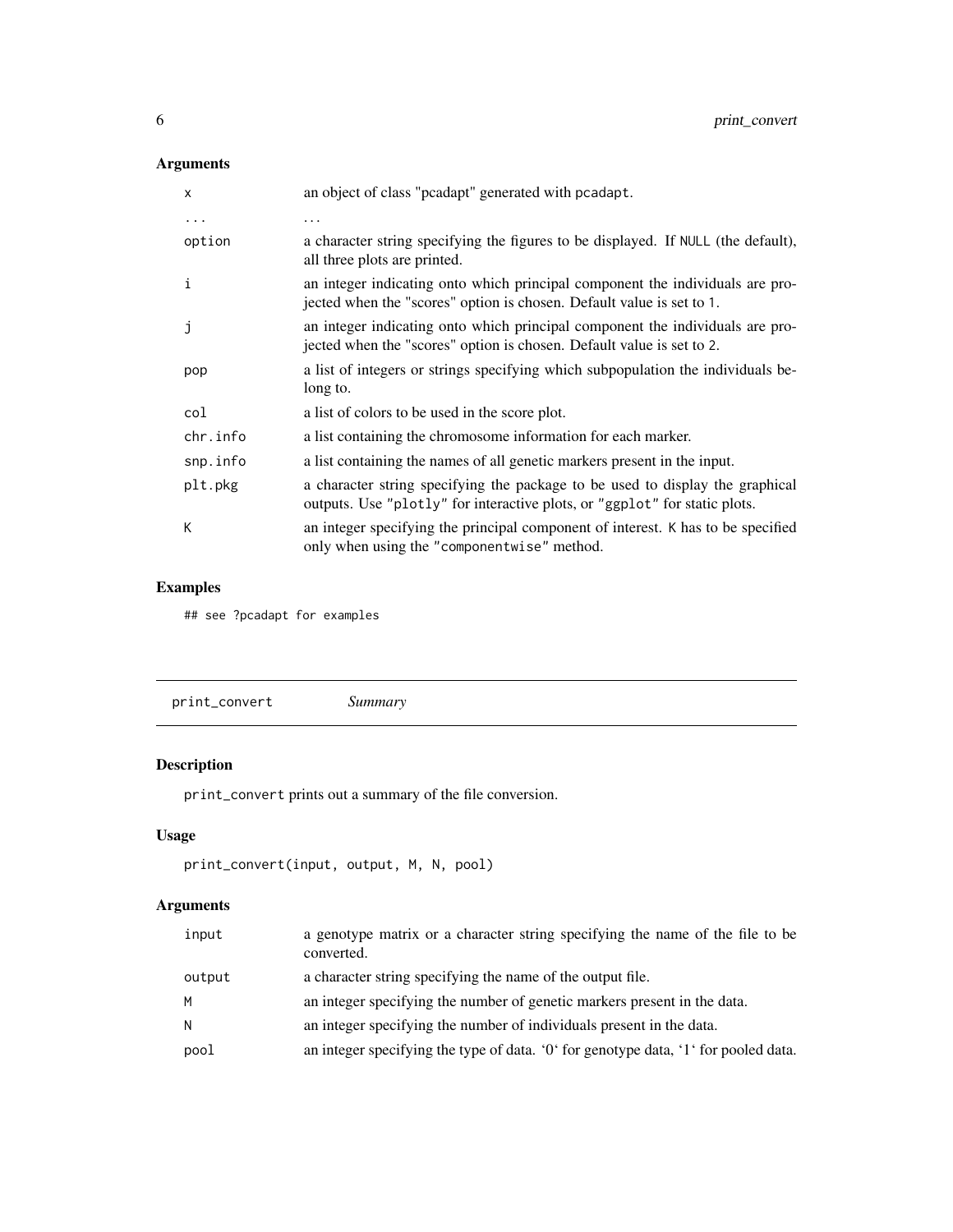# <span id="page-6-0"></span>read.pcadapt 7

# Examples

## see also ?pcadapt for examples

read.pcadapt *File Converter*

# Description

read.pcadapt converts genotype matrices or files to an appropriate format readable by pcadapt. For a file as input, you can return either a matrix or convert it in bed/bim/fam files. For a matrix as input, this return a matrix.

# Usage

```
read.pcadapt(input, type = c("pcadapt", "lfmm", "vcf", "bed", "ped",
  "pool", "example"), type.out = c("bed", "matrix"),
 allele.sep = c("/", "|"), pop.sizes, ploidy, local.env, blocksize)
```
# Arguments

| input      | a genotype matrix or a character string specifying the name of the file to be<br>converted.                                                                                                                                                |
|------------|--------------------------------------------------------------------------------------------------------------------------------------------------------------------------------------------------------------------------------------------|
| type       | a character string specifying the type of data to be converted from. Converters<br>from 'vcf' and 'ped' formats are not maintained anymore; if you have any issue<br>with those, please use PLINK 1.9 to convert them to the 'bed' format. |
| type.out   | Either a bed file or a standard R matrix. If the input is a matrix, then the output<br>is automatically a matrix (so that you don't need to specify this parameter). If<br>the input is a bed file, then the output is also a bed file.    |
| allele.sep | a vector of characters indicating what delimiters are used in VCF files. By<br>default, only "I" and "/" are recognized. So, this argument is only useful for<br>type = $"vcf".$                                                           |
| pop.sizes  | deprecated argument.                                                                                                                                                                                                                       |
| ploidy     | deprecated argument.                                                                                                                                                                                                                       |
| local.env  | deprecated argument.                                                                                                                                                                                                                       |
| blocksize  | deprecated argument.                                                                                                                                                                                                                       |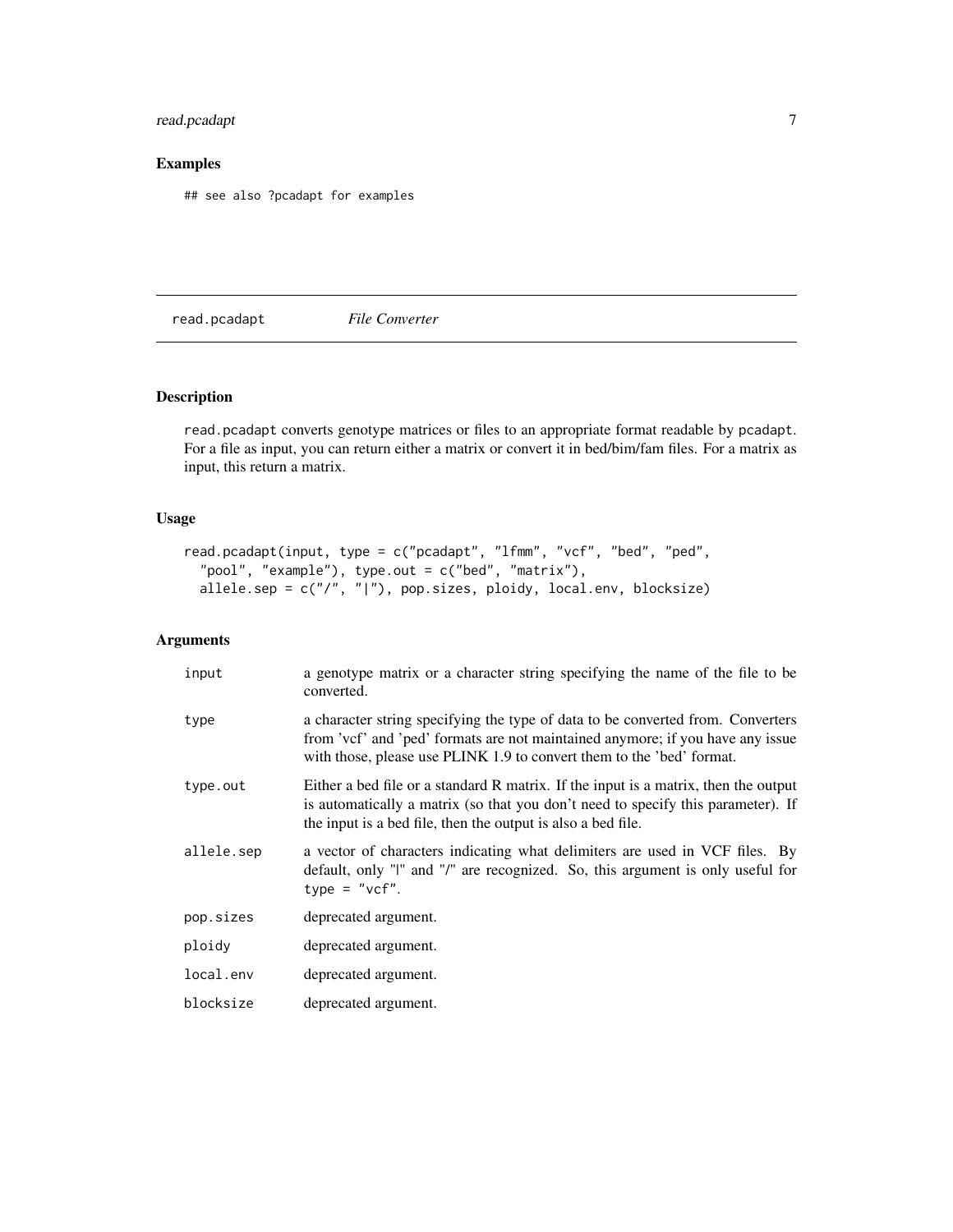<span id="page-7-0"></span>run.pcadapt *Shiny app*

# Description

pcadapt comes with a Shiny interface.

# Usage

run.pcadapt()

vcf2pcadapt *vcfR-based converter*

# Description

vcf2pcadapt uses the package vcfR to extract the genotype information from a vcf file and exports it under the format required by pcadapt.

# Usage

```
vcf2pcadapt(input, output = "tmp.pcadapt", allele.sep = c("/", "|"))
```
# Arguments

| input      | a character string specifying the name of the file to be converted.             |
|------------|---------------------------------------------------------------------------------|
| output     | a character string indicating the name of the output file.                      |
| allele.sep | a vector of characters indicating what delimiters are used to separate alleles. |

# Examples

## see also ?pcadapt for examples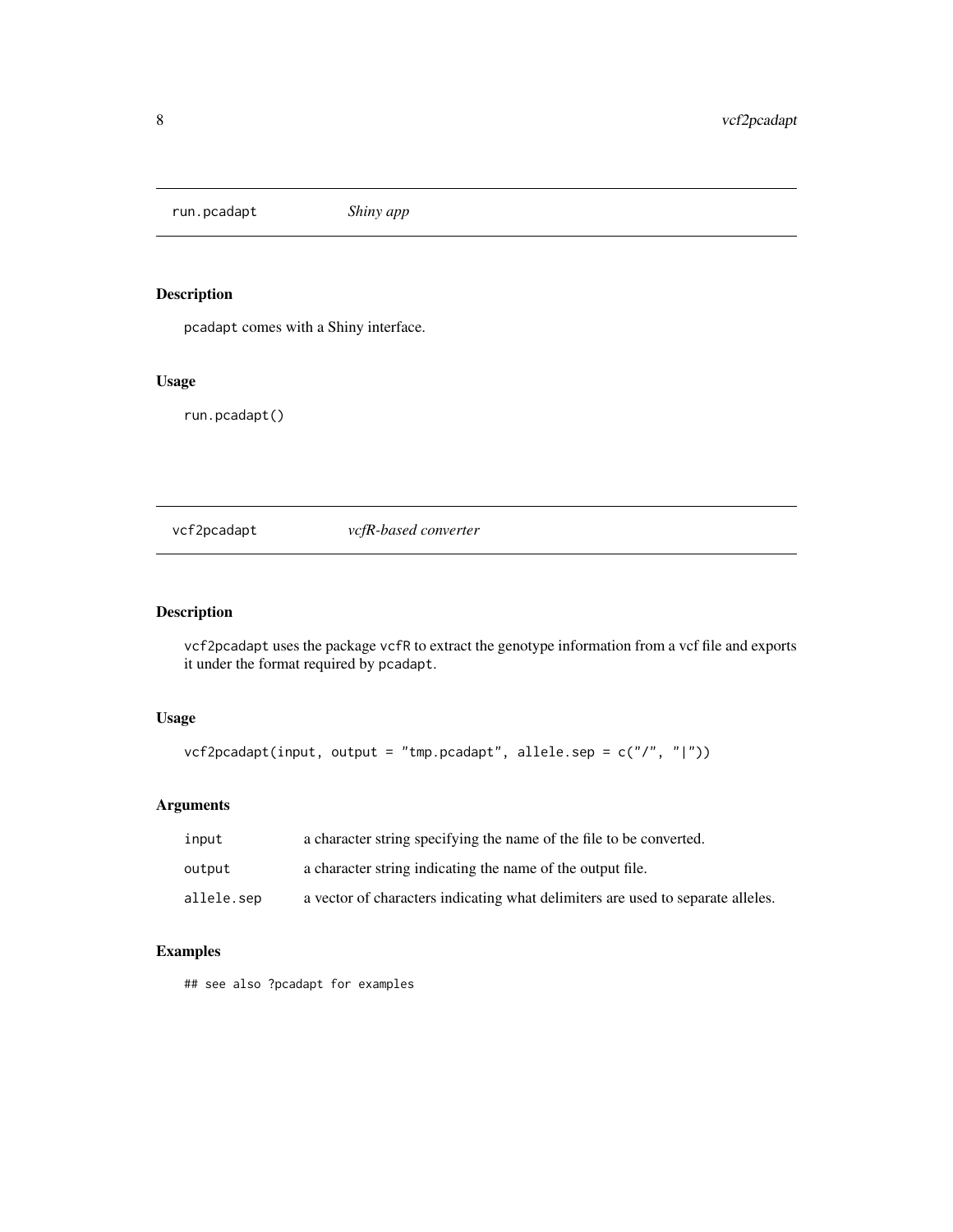<span id="page-8-0"></span>

# Description

Function to write bed/bim/fam files from a pcadapt or an lfmm file. Files shouldn't already exists.

# Usage

writeBed(file, is.pcadapt)

# Arguments

| file       | A [mmapchar] [mmapchar-class] object associated with a pcadapt or 1 fmm file. |
|------------|-------------------------------------------------------------------------------|
| is.pcadapt | a boolean value.                                                              |

# Value

The input 'bedfile' path.